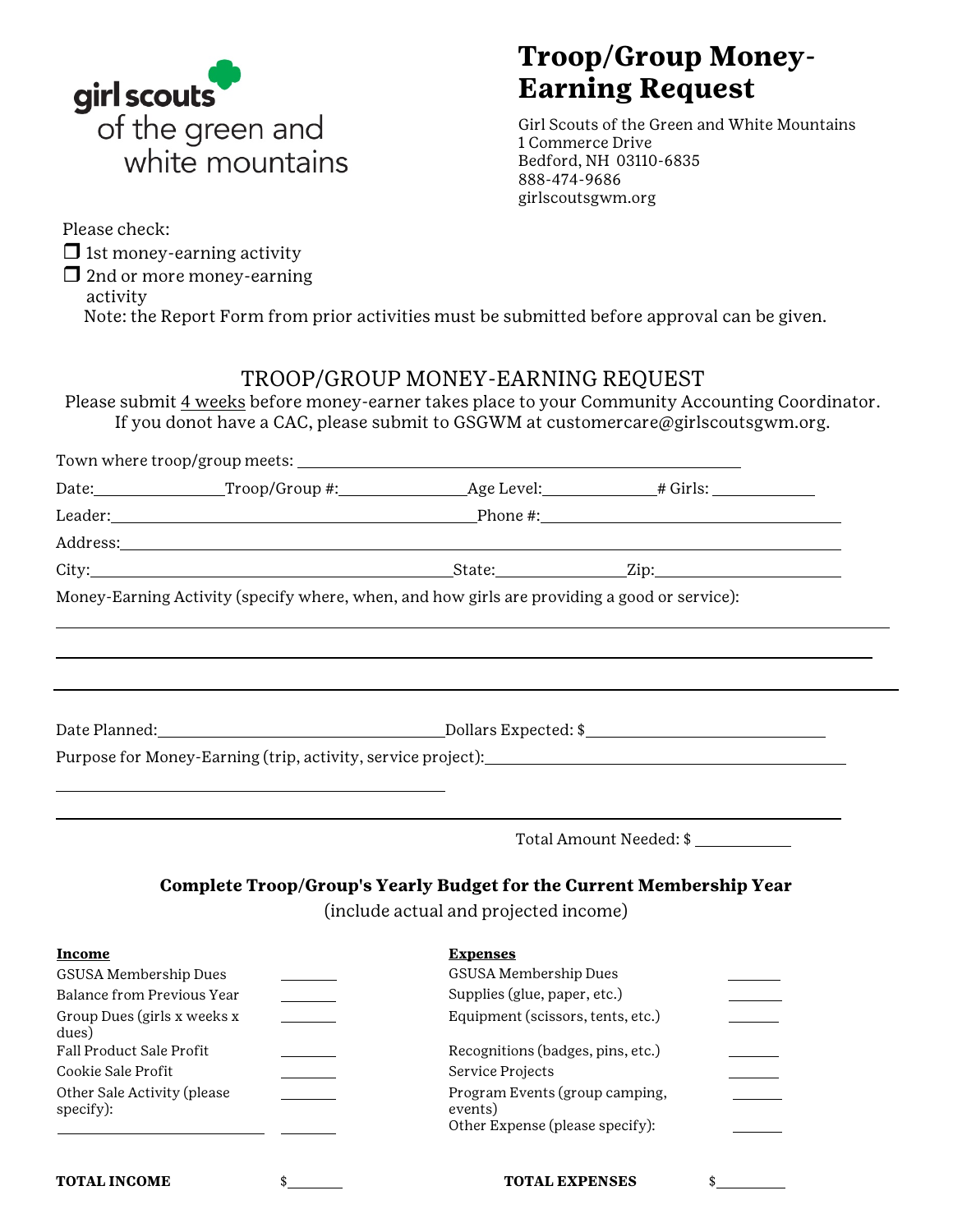#### **Council Operating Procedure:**

Money-earning activities will not be approved unless the troop/group has participated in the council- sponsored cookie sale.

How many money-earning activities do you plan to conduct this year (excluding Fall Product Sale and GSCookie Sale)?

What is your plan if the expected dollars needed are not raised through this money-earning activity?

We have reviewed the Supplemental Money-Earning Activity Procedures.

Troop/Group Members Signatures:

| <u> 2000 - Andrea Andrew Amerikaanse kommunister († 2000)</u>                                                         |                         |
|-----------------------------------------------------------------------------------------------------------------------|-------------------------|
|                                                                                                                       |                         |
| <u> 1989 - Johann John Stone, mensk politik (f. 1989)</u>                                                             |                         |
|                                                                                                                       |                         |
| <u> 2003 - Johann Stoff, Amerikaansk politiker (d. 1982)</u>                                                          |                         |
| <u> 1989 - Andrea Santa Andrea Andrea Andrea Andrea Andrea Andrea Andrea Andrea Andrea Andrea Andrea Andrea Andr</u>  |                         |
| <u> 1990 - Jan James James Barnett, amerikan berlindar (h. 1980).</u>                                                 |                         |
| <u> 1989 - Johann Johann Stoff, deutscher Stoffen und der Stoffen und der Stoffen und der Stoffen und der Stoffen</u> |                         |
| <u> 1989 - Andrea Santa Andrea Santa Andrea Santa Andrea Santa Andrea Santa Andrea Santa Andrea Santa Andrea San</u>  |                         |
| Leader Signature: Manual Communication of the Signature:                                                              |                         |
| <b>Approval Given</b>                                                                                                 |                         |
| First money-<br>earner:                                                                                               |                         |
|                                                                                                                       |                         |
| Second or more money-earner:                                                                                          |                         |
|                                                                                                                       |                         |
|                                                                                                                       | Date: _________________ |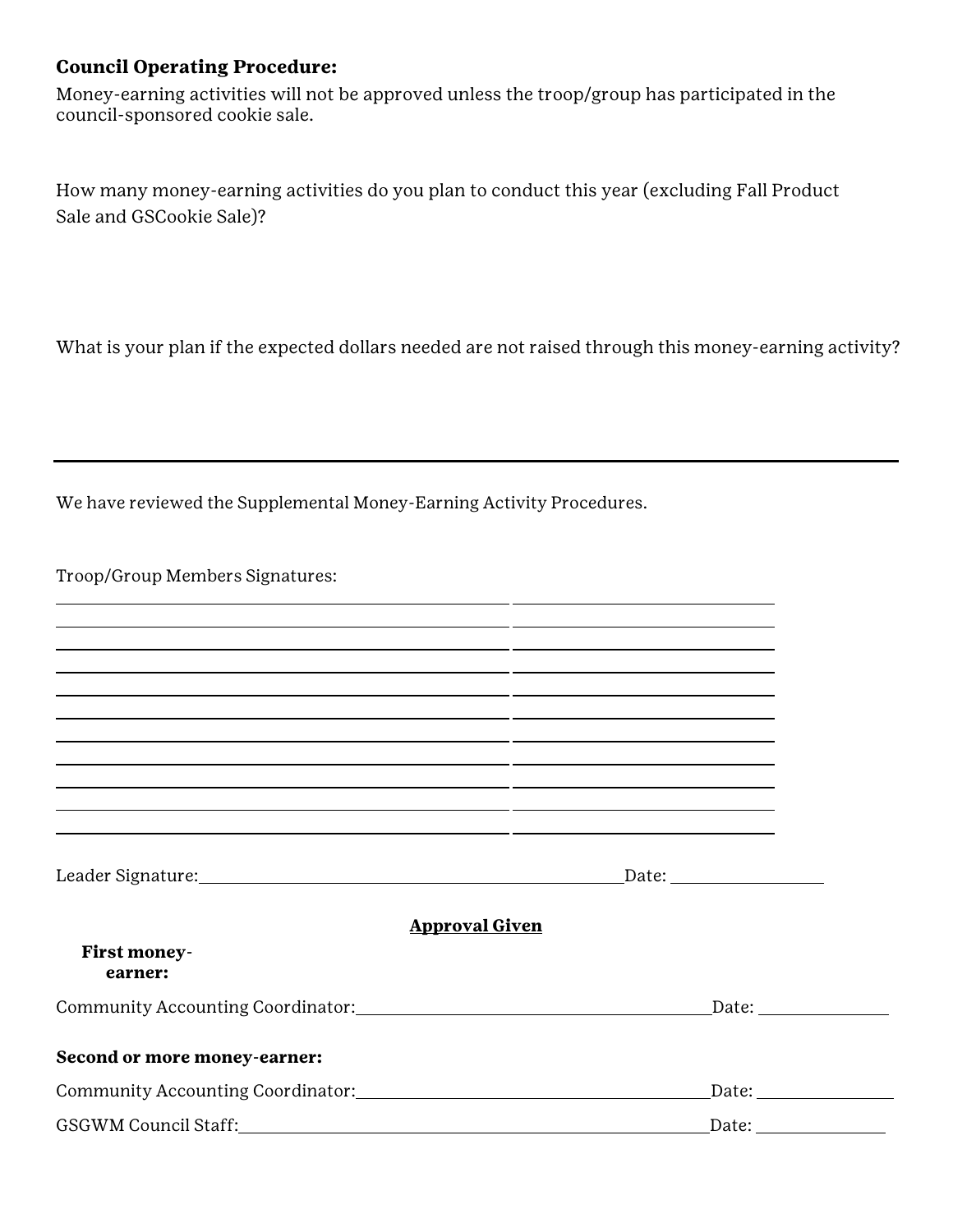

# **Parent Permission for Troop Money-Earning**

|                                                                                                                                                                                                                                |  | Service Unit #___________Troop/Group #___________________Grade level ____________                                                                                                                                                                |  |
|--------------------------------------------------------------------------------------------------------------------------------------------------------------------------------------------------------------------------------|--|--------------------------------------------------------------------------------------------------------------------------------------------------------------------------------------------------------------------------------------------------|--|
|                                                                                                                                                                                                                                |  |                                                                                                                                                                                                                                                  |  |
|                                                                                                                                                                                                                                |  |                                                                                                                                                                                                                                                  |  |
|                                                                                                                                                                                                                                |  |                                                                                                                                                                                                                                                  |  |
|                                                                                                                                                                                                                                |  | Telephone: Email: Email: Email: Email: Email: Email: Email: Email: Email: Email: Email: Email: Email: Email: Email: Email: Email: Email: Email: Email: Email: Email: Email: Email: Email: Email: Email: Email: Email: Email: E                   |  |
|                                                                                                                                                                                                                                |  |                                                                                                                                                                                                                                                  |  |
|                                                                                                                                                                                                                                |  |                                                                                                                                                                                                                                                  |  |
|                                                                                                                                                                                                                                |  | Type of money-earning project (include how girls are providing a good or service): _____                                                                                                                                                         |  |
|                                                                                                                                                                                                                                |  | ,我们也不会有什么。""我们的人,我们也不会有什么?""我们的人,我们也不会有什么?""我们的人,我们也不会有什么?""我们的人,我们也不会有什么?""我们的人<br><u> 1989 - Andrea Santa Andrea Santa Andrea Santa Andrea Santa Andrea Santa Andrea Santa Andrea Santa Andrea San</u>                                         |  |
|                                                                                                                                                                                                                                |  | ,我们也不会有什么。""我们的人,我们也不会有什么?""我们的人,我们也不会有什么?""我们的人,我们也不会有什么?""我们的人,我们也不会有什么?""我们的人                                                                                                                                                                 |  |
|                                                                                                                                                                                                                                |  |                                                                                                                                                                                                                                                  |  |
|                                                                                                                                                                                                                                |  |                                                                                                                                                                                                                                                  |  |
|                                                                                                                                                                                                                                |  |                                                                                                                                                                                                                                                  |  |
|                                                                                                                                                                                                                                |  |                                                                                                                                                                                                                                                  |  |
|                                                                                                                                                                                                                                |  |                                                                                                                                                                                                                                                  |  |
| also see that she has adult guidance at all times.                                                                                                                                                                             |  | $\begin{minipage}{0.9\linewidth} My daughter \end{minipage}$ has my permission to participate in the above money-earning project. In doing so, I agree to<br>accept financial responsibility for all products and/or money she receives and will |  |
| Parent/Guardian: Management Control of the Management Control of the Management Control of the Management Control of the Management Control of the Management Control of the Management Control of the Management Control of t |  |                                                                                                                                                                                                                                                  |  |
|                                                                                                                                                                                                                                |  |                                                                                                                                                                                                                                                  |  |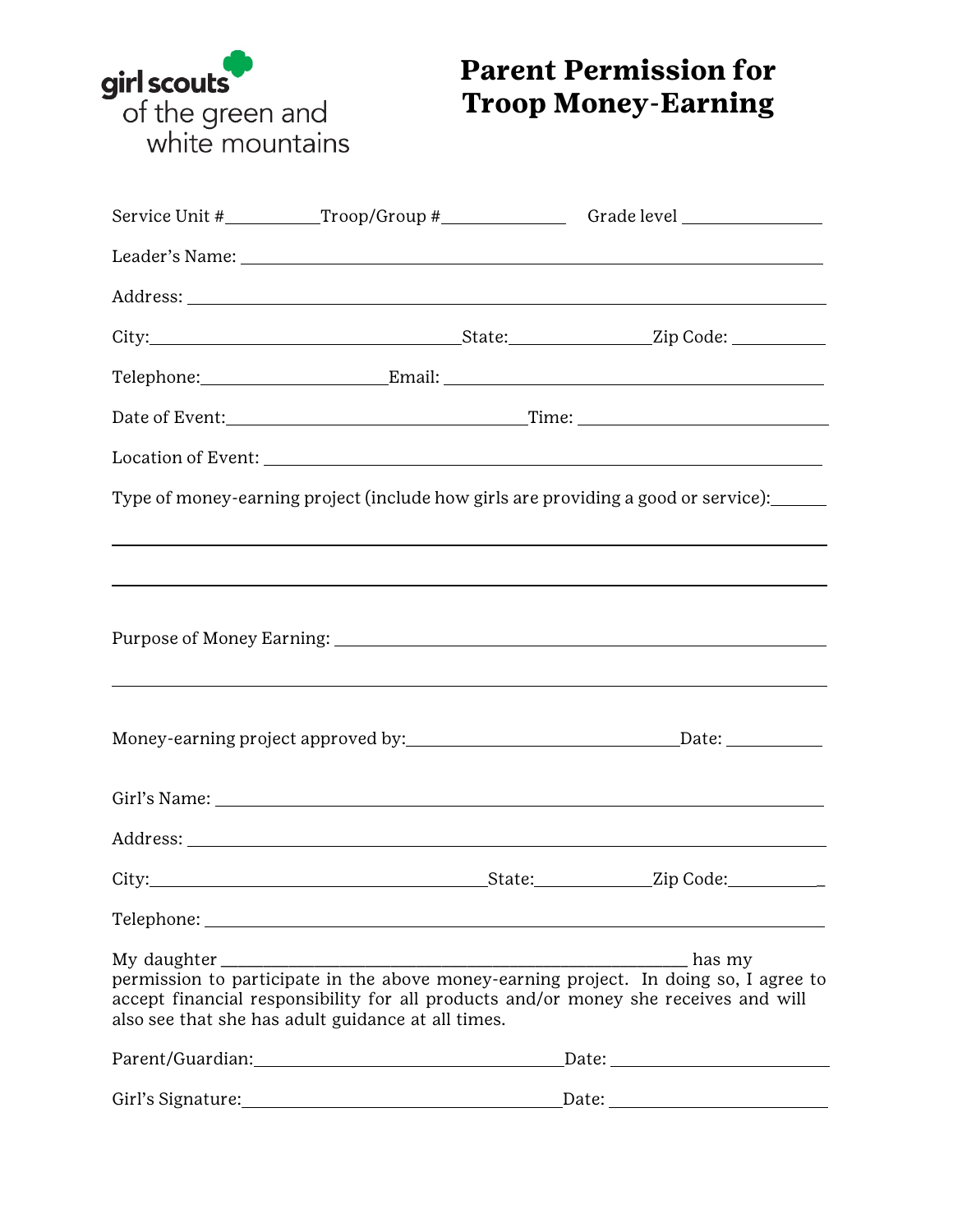

## **Supplemental Money-Earning Activities**

GOAL: That all money-earning activities should be an experience that gives girls the opportunity to develop self-confidence and to practice and develop skills in goal-setting, budgeting, marketing, and customer relations.

The Girl Scout Cookie Sale and Fall Product Sale are the primary money-earning activities in which girls can participate. If additional funds are needed to participate in programs, the following guidelines must be met:

- Troops/Groups or Service Units must submit a Troop/*Group Money-Earning Permission* form at leastfour (4) weeks prior to the activity to the appropriate Community Accounting Coordinator.
- Any additional requests must be submitted through the Community Accounting Coordinator to GSGWM atleast four (4) weeks prior to the money-earning activity.
- Money-earning activities will not be approved unless the troop/group has participated in the council- sponsored cookie sale.
- Money-earning activities must be approved in advance in order to ensure coverage by the Girl Scout liability and accident insurance.
- Money-earning activities need to be age appropriate, suited to the abilities of the girls, and be consistent withthe goals and standards of Girl Scouting as presented in *Safety Activity Checkpoints*  and the *Blue Book of Basic Documents.*
- Money-earners require the girls to provide a good or service to receive money. The following suggestions of appropriate money-earning activities are offered as a guideline. It should not be construed as an all-inclusivelist, nor does selecting an activity from this list guarantee approval:
	- o Car washes
	- o Garage/yard sales
	- o Holiday gift wrapping
	- o Collect and redeem recyclable materials
	- o Babysitting at a town meeting, school meeting, or other public places
	- o Homemade craft/bake sale
	- $\circ$  Conduct a class for younger children in crafts, puppets, woodworking, bike repair
	- o Approved program activities such as badge workshop
	- o Raking leaves, shoveling snow, weeding gardens
	- o Birthday party or delivery service
	- o A play, dance, fashion/talent show, costume party, karaoke night
	- o Suppers, lunches, breakfasts, teas, etc.

#### • **The following activities would not be approved:**

- o Raise or solicit money for other organizations while acting in the capacity of a Girl Scout.
- o Raffles, games of chance or drawings
- o Direct solicitation of money (donation jars/buckets)
- o Product demonstration parties
- o Sale of any commercial product
- o Restaurant (or other business coupon) with a percentage gain
- o Any 'a-thon': bike, walk, rock
- o Crowdfunding (GoFundMe or other program/sites)
- Money-earning activities may not be conducted on the Internet.
- Group money-earning activities may not be held during the published sale dates of councilsponsored sales. Each year the dates will vary. This year's dates for the Fall Product Program are October 1-October 25, 2021, and the Cookie Program dates are January 1-March 20, 2022.
- The purpose and cost of money-earning activities must be made known to the girls and their parents. Parentsmust sign a *Parental Permission for Money-Earning Activities* form before their daughter's participation in anymoney-earning activity.